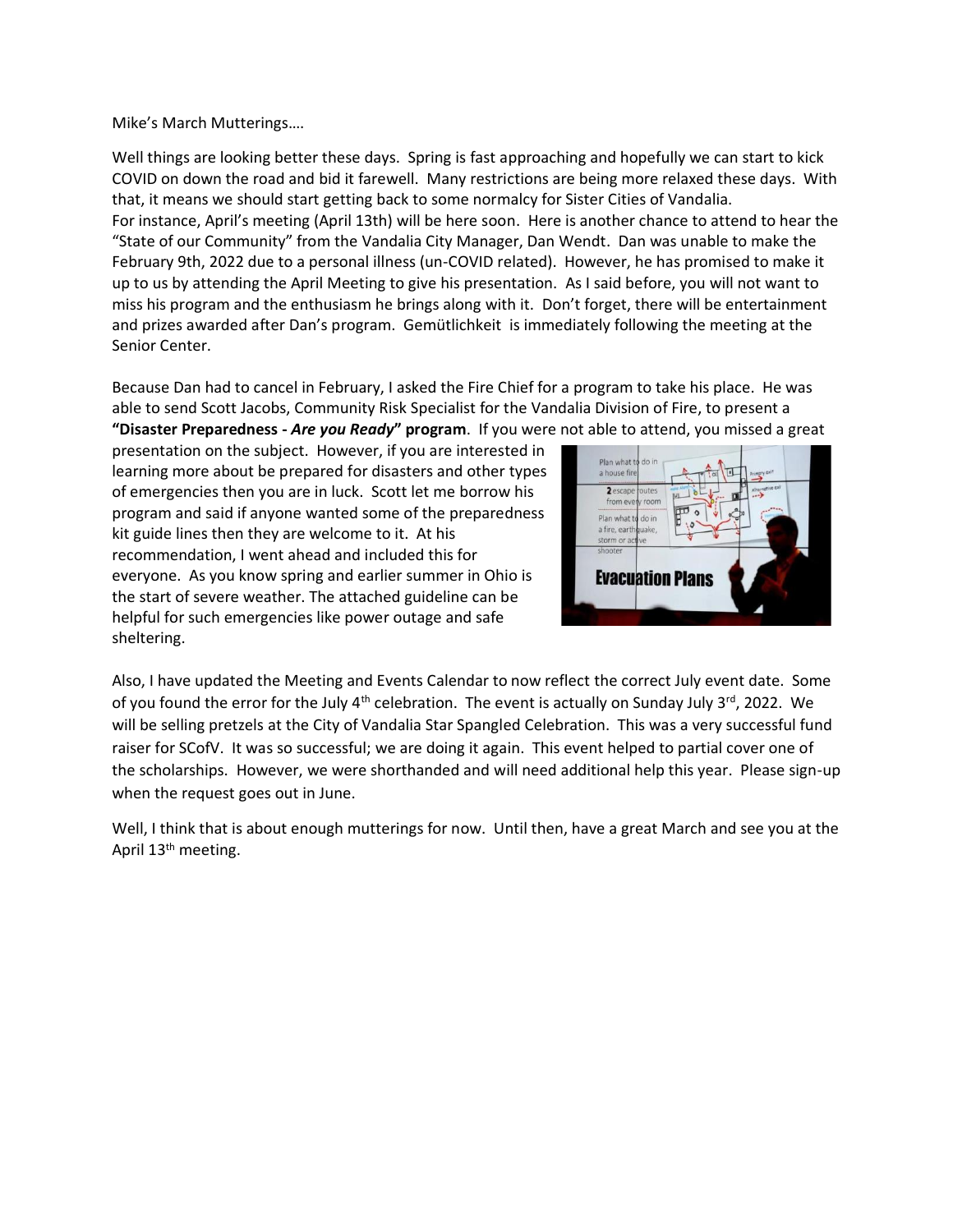## **Recommended Supplies to Include in a Basic Kit:**

- Water one gallon per person per day, for drinking and sanitation
- Food at least a three-day supply of non-perishable food
- **Battery-powered radio and** extra batteries
- Flashlight and extra batteries
- First Aid kit
- **Whistle** to signal for help
- Filter mask or cotton t-shirt, to help filter the air
- Moist towelettes for sanitation
- **Wrench or pliers** to turn off utilities
- Manual can opener for food (if kit contains canned food)
- **Plastic sheeting and duct tape** to shelter-in-place
- Garbage bags and plastic ties for personal sanitation
- **Unique family needs, such as daily** prescription medications, infant formula or diapers, and important family documents

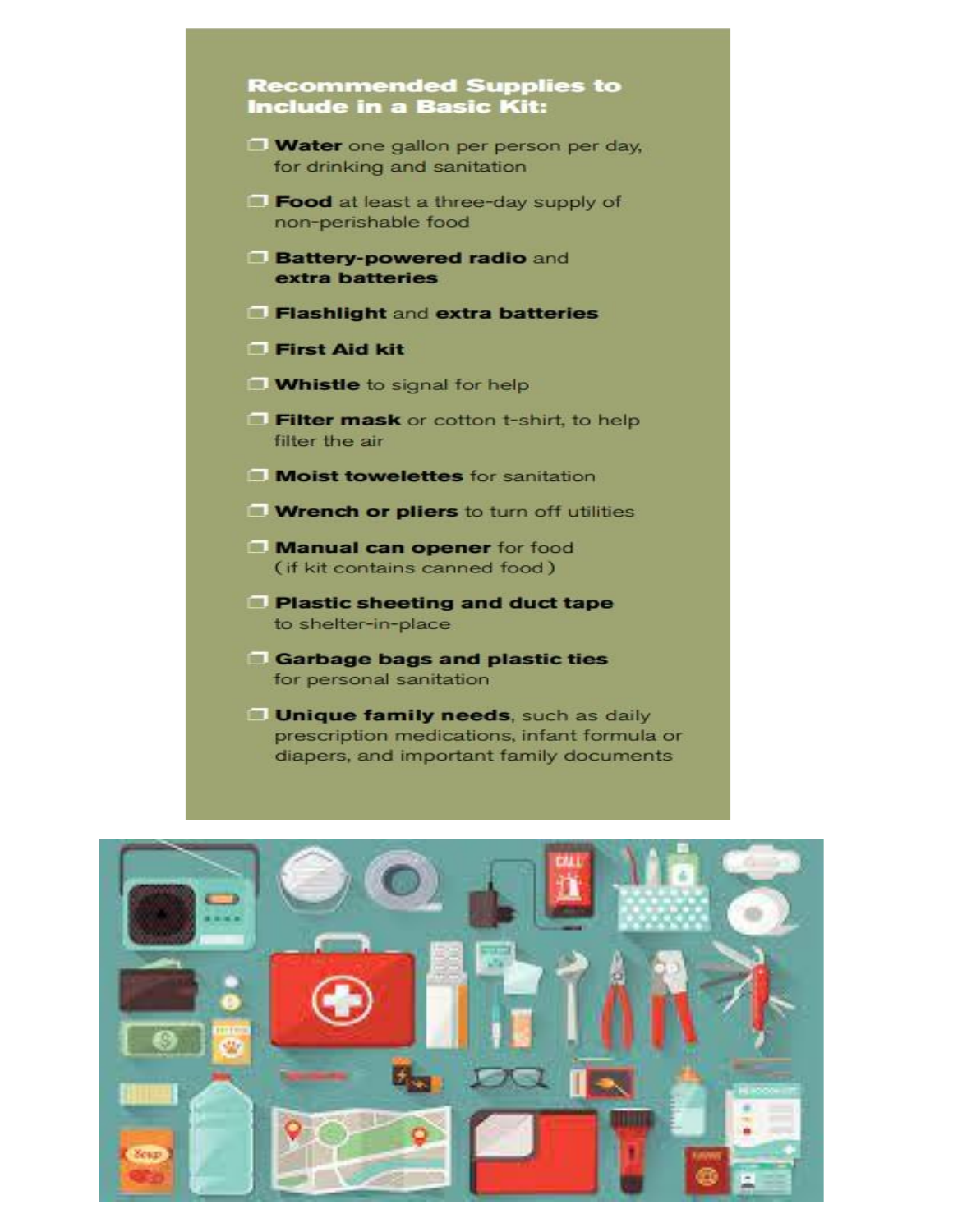

Source: How to Prepare for a Winter Storm, America's PrepareAthon!, www.ready.gov/prepare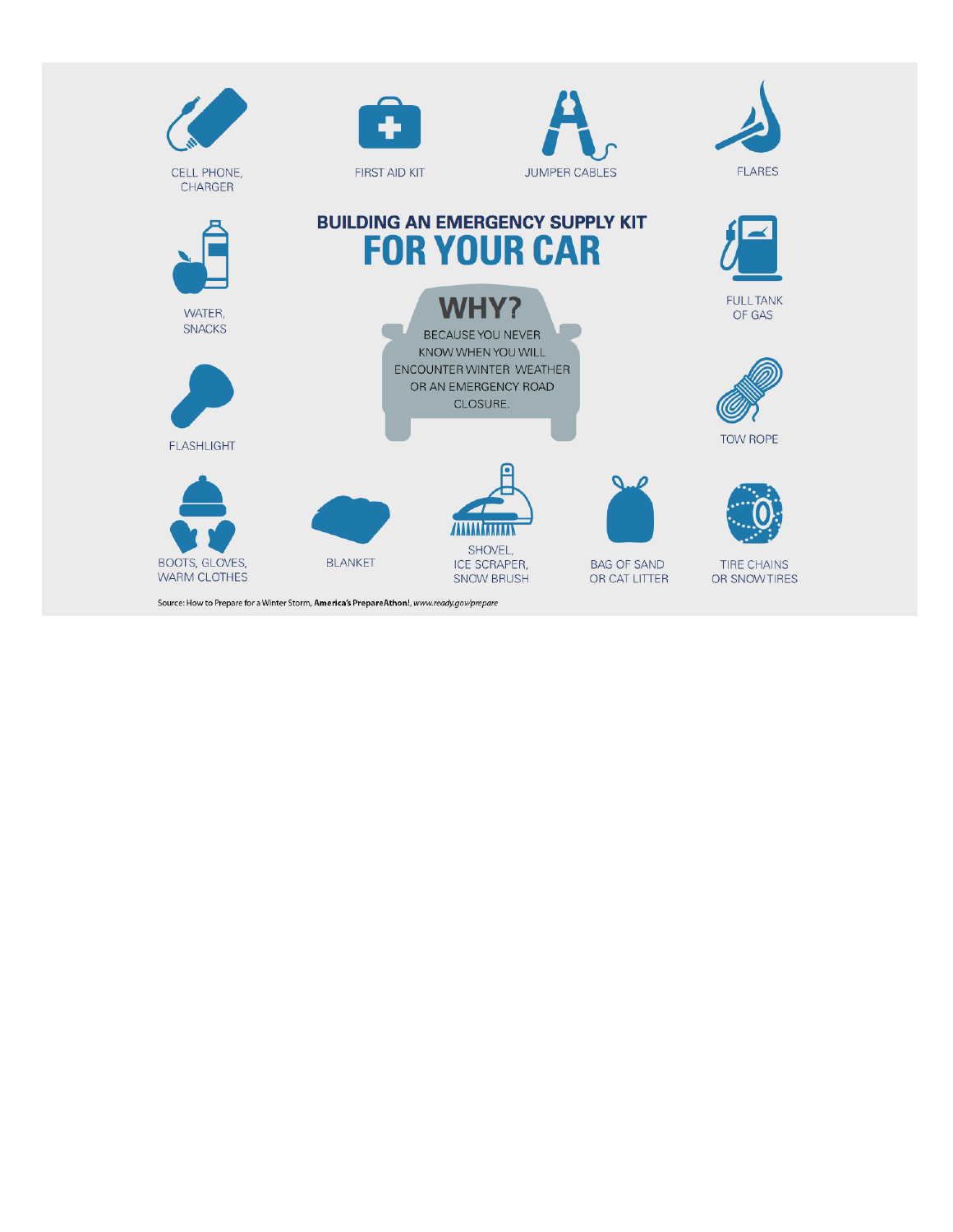## Sister Cities of Vandalia

## **Meeting and Event Dates for 2022**

2022 Meeting/Events Calendar dates are set (*2 nd Wednesday every other month starting with February*)

February 9th, 2022 - Meeting 7 pm

Location: Vandalia Senior Center

Program - City of Vandalia Division of Fire – Scott Jacobs - Risk Reduction Officer "*Disaster Preparedness – are you ready*?"

April 13th, 2022 - Meeting

Location: Vandalia Senior Center *(this presentation was originally scheduled for Feb mtg)* Program - City Manager Dan Wendt will give the "State of the City" update. *PRIZES (gift cards) awarded based on Dan's presentation*

June 8th , 2022 – EVENT / Meeting: Annual Sister Cities **PICNIC** Location - To Be Announced

July 3rd, 2022 – EVENT – Sell Pretzels as a Fund Raiser for Scholarships Location – City of Vandalia's 4<sup>th</sup> of July Celebration at the Sports Complex

August 10<sup>th</sup>, 2022 - Meeting: Location: Possibility of an off-site location Program - To Be Announced

Sept 9<sup>th</sup> and 10<sup>th</sup>, 2022 - EVENT - OKTOBERFSET Location: Sports Complex on Lichtenfels Field Need volunteers – Join and sign-up for the Oktoberfest Committee today

October  $12<sup>th</sup>$ , 2022 – Meeting Location: Vandalia Senior Center Program - Review of the Oktoberfest / and a short presentation

December 9<sup>th</sup>, 2022 – Christmas Party Gathering Location: To Be Announced Program -

------------------------------------------------------------------------------------------------

• Other Meeting Places being considered?

- o Hareless Hare Brewery (maybe a behind scene tour of the brewery)
- o Cassel Hills Banquet Room
- o Let us know if you have an idea for a location or a program

-------------------------------------------------------------------------------------------------

August 19 and 20, 2023 - Event: 1<sup>st</sup> Annual Sister Cities Soccer Tournament Will need volunteers – New fund raiser – will help the scholarship program